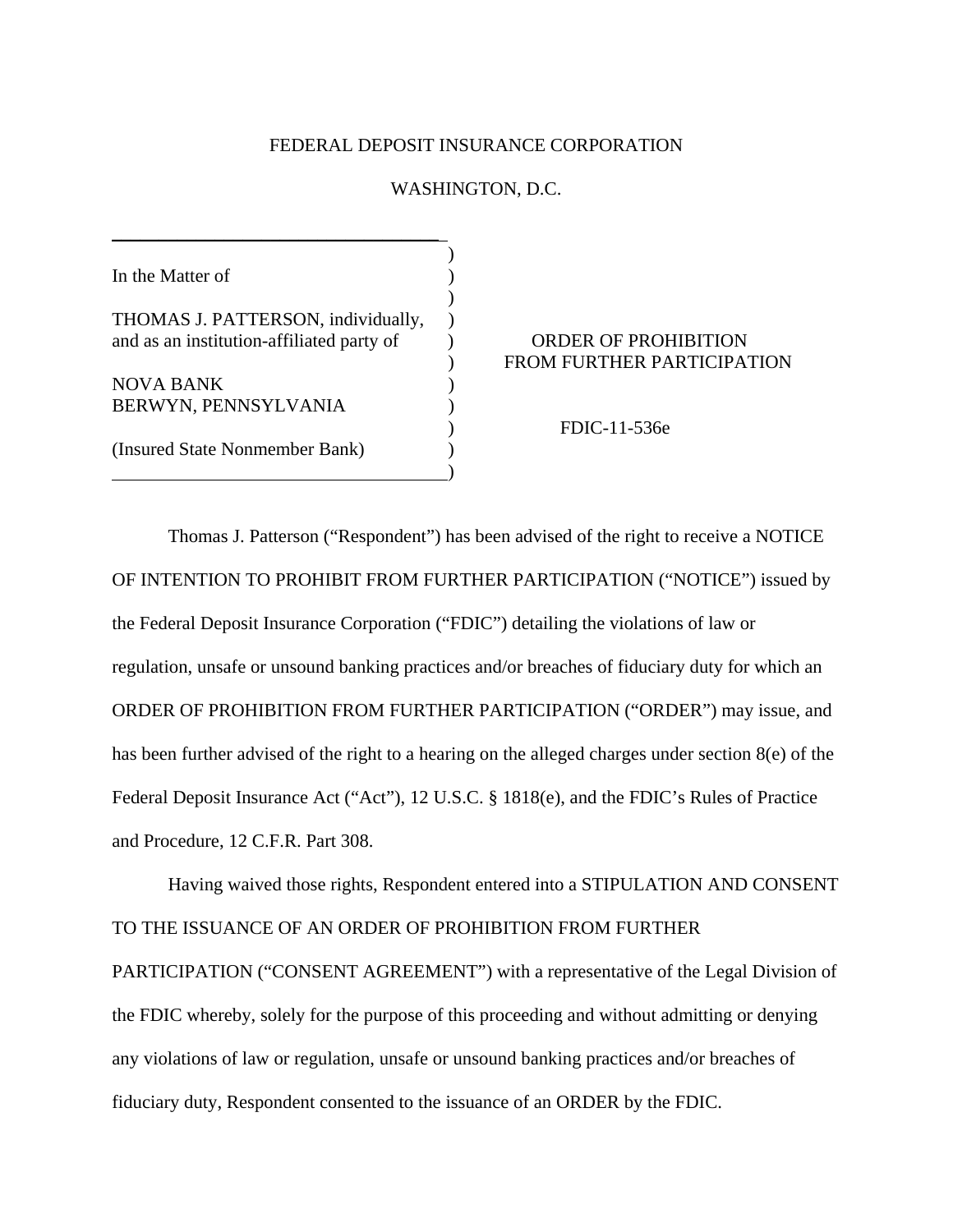The FDIC considered the matter and determined it had reason to believe that:

(a) Respondent has engaged or participated in violations of law or regulation, unsafe or unsound banking practices, and/or breaches of fiduciary duty as an institution-affiliated party of Nova Bank, Berwyn, Pennsylvania ("Bank");

(b) By reason of such violations, practices, and/or breaches of fiduciary duty, the Bank has suffered financial loss or other damage; and

(c) Such violations, practices, and/or breaches of fiduciary duty demonstrate Respondent's personal dishonesty or willful and/or continuing disregard for the safety or soundness of the Bank.

The FDIC further determined that such violations, practices, and/or breaches of fiduciary duty demonstrate Respondent's unfitness to serve as a director, officer, person participating in the conduct of the affairs or as an institution-affiliated party of any insured depository institution, or any other agency or organization enumerated in section  $8(e)(7)(A)$  of the Act, 12 U.S.C.  $§ 1818(e)(7)(A).$ 

## The FDIC, therefore, accepts the CONSENT AGREEMENT and issues the following: ORDER OF PROHIBITION FROM FURTHER PARTICIPATION

1. Thomas J. Patterson is hereby, without the prior written approval of the FDIC and the appropriate Federal financial institutions regulatory agency, as that term is defined in section 8(e)(7)(D) of the Act, 12 U.S.C. § 1818(e)(7)(D), prohibited from:

> (a) participating in any manner in the conduct of the affairs of any financial institution or organization enumerated in section  $8(e)(7)(A)$  of the Act, 12

> > $-2-$